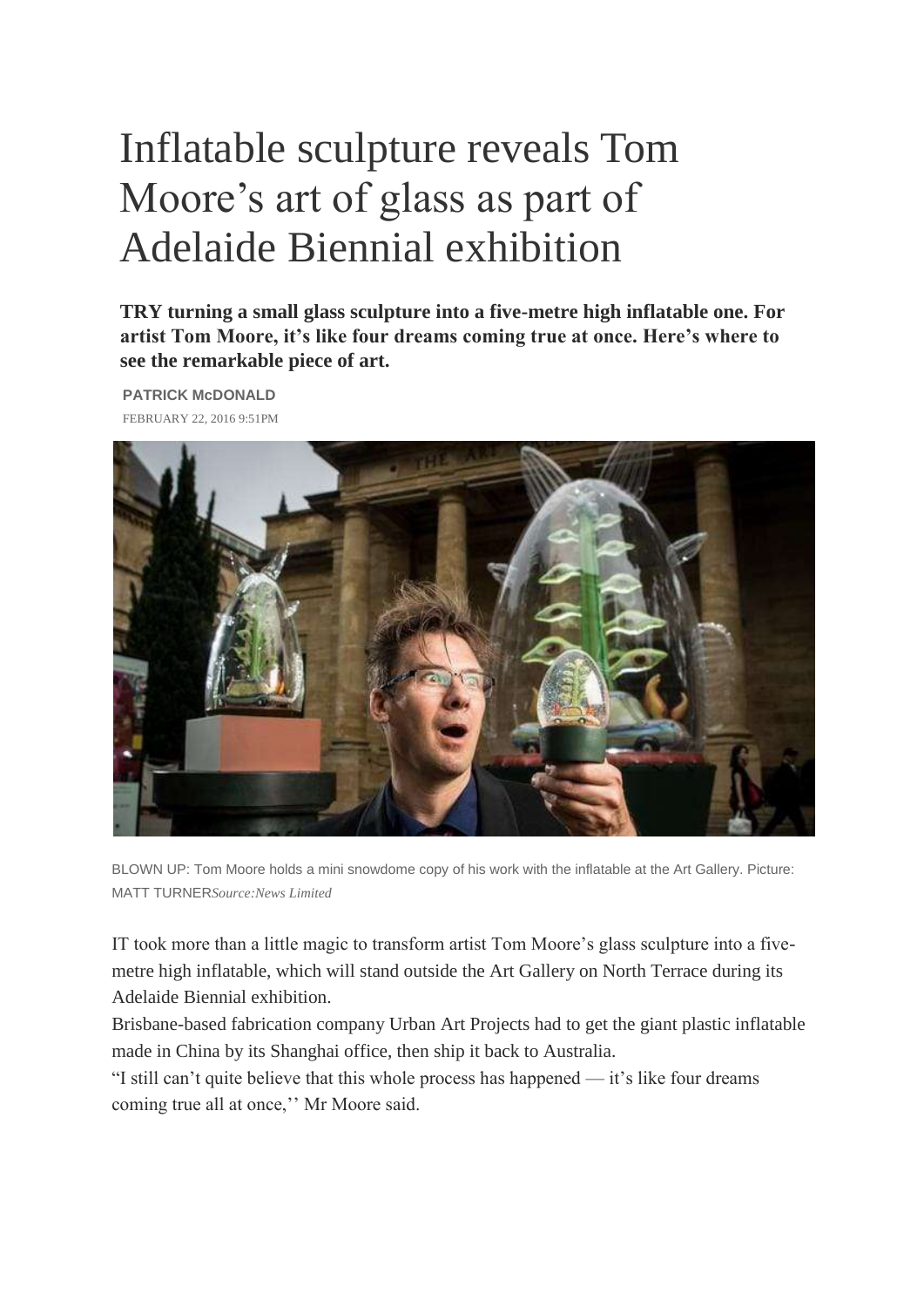"It's pretty much impossible to blow a glass bubble bigger than a wallaby … so to see my work translated into another material is thrilling, for sure, and it's a little bit mind-blowing.''



Artist Tom Moore with the glass, snowdome and inflatable versions of his sculpture outside the Art Gallery of SA. Picture: Matt Turner*Source:News Corp Australia*

Mr Moore's quirky and often comical glass creations will also be on display at the JamFactory — where he was production manager for the past 15 years — and the Museum of Economic Botany in the Botanic Garden as part of this year's multi-venue Biennial exhibition, which is titled *Magic Object.*

"It's the role of the artist as a kind of magician who transforms materials: Tom's work is the perfect example of that,'' said curator Lisa Slade.

"One of the abiding themes in the show is what the sculptor Claes Oldenburg called a 'perverse reversal' … what happens when you take one thing and turn it into something else?''

Mr Moore's 50cm-high glass sculpture *Magnified Planktonic Self* has also been shrunk down to create a limited edition snowdome, of which only 936 copies will be for sale at the gallery.